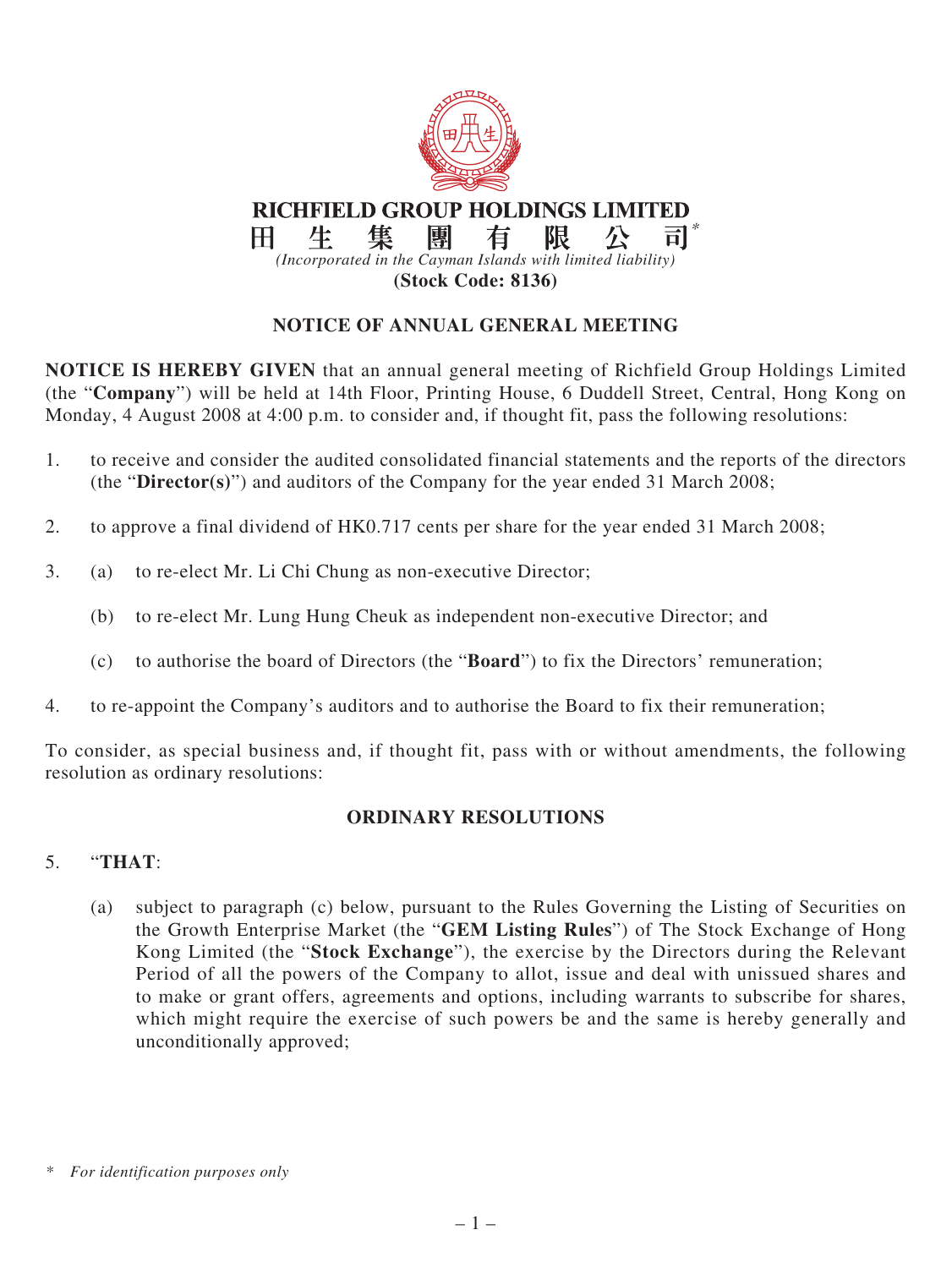- (b) the approval in paragraph (a) above shall authorise the Directors during the Relevant Period (as defined below) to make or grant offers, agreements and options which might require the exercise of such powers after the end of the Relevant Period (as defined below);
- (c) the aggregate nominal amount of share capital allotted or agreed conditionally or unconditionally to be allotted (whether pursuant to options or otherwise) by the Directors pursuant to the approval in paragraph (a) above, otherwise than pursuant to (i) a Rights Issue (as defined below); or (ii) the exercise of any options granted under the share option scheme of the Company; or (iii) any scrip dividend or similar arrangements providing for the allotment and issue of shares in lieu of the whole or part of a dividend on shares in accordance with the articles of association of the Company in force from time to time; or (iv) any issue of shares upon the exercise of rights of subscription or conversion under the terms of any warrants of the Company or any securities which are convertible into shares, shall not exceed the aggregate of:
	- (aa) 20 per cent. of the aggregate nominal amount of the share capital of the Company in issue on the date of the passing of this Resolution; and
	- (bb) (if the Directors are so authorised by a separate ordinary resolution of the shareholders of the Company) the aggregate nominal amount of any share capital of the Company repurchased by the Company subsequent to the passing of this resolution (up to a maximum equivalent to 10 per cent. of the aggregate nominal amount of the share capital of the Company in issue in issue on the date of the passing of this Resolution),

and the authority pursuant to paragraph (a) of this Resolution shall be limited accordingly; and

(d) for the purposes of this Resolution:

"Relevant Period" means the period from the date of the passing of this Resolution until whichever is the earliest of:

- (i) the conclusion of the next annual general meeting of the Company;
- (ii) the expiration of the period within which the next annual general meeting of the Company is required by the articles of association of the Company, the Companies Law, Cap. 22 (Law 3 of 1961, as consolidated or revised) of the Cayman Islands (the "**Companies Law**"), or any other applicable law of the Cayman Islands, or the GEM Listing Rules to be held; and
- (iii) the passing of an ordinary resolution by the shareholders of the Company in general meeting revoking or varying the authority given to the directors of the Company by this Resolution;

"Rights Issue" means an offer of shares, or offer or issue of warrants, options or other securities giving rights to subscribe for shares open for a period fixed by the Directors to holders of shares on the register on a fixed record date in proportion to their then holdings of shares (subject to such exclusion or other arrangements as the Directors may deem necessary or expedient in relation to fractional entitlements, or having regard to any restrictions or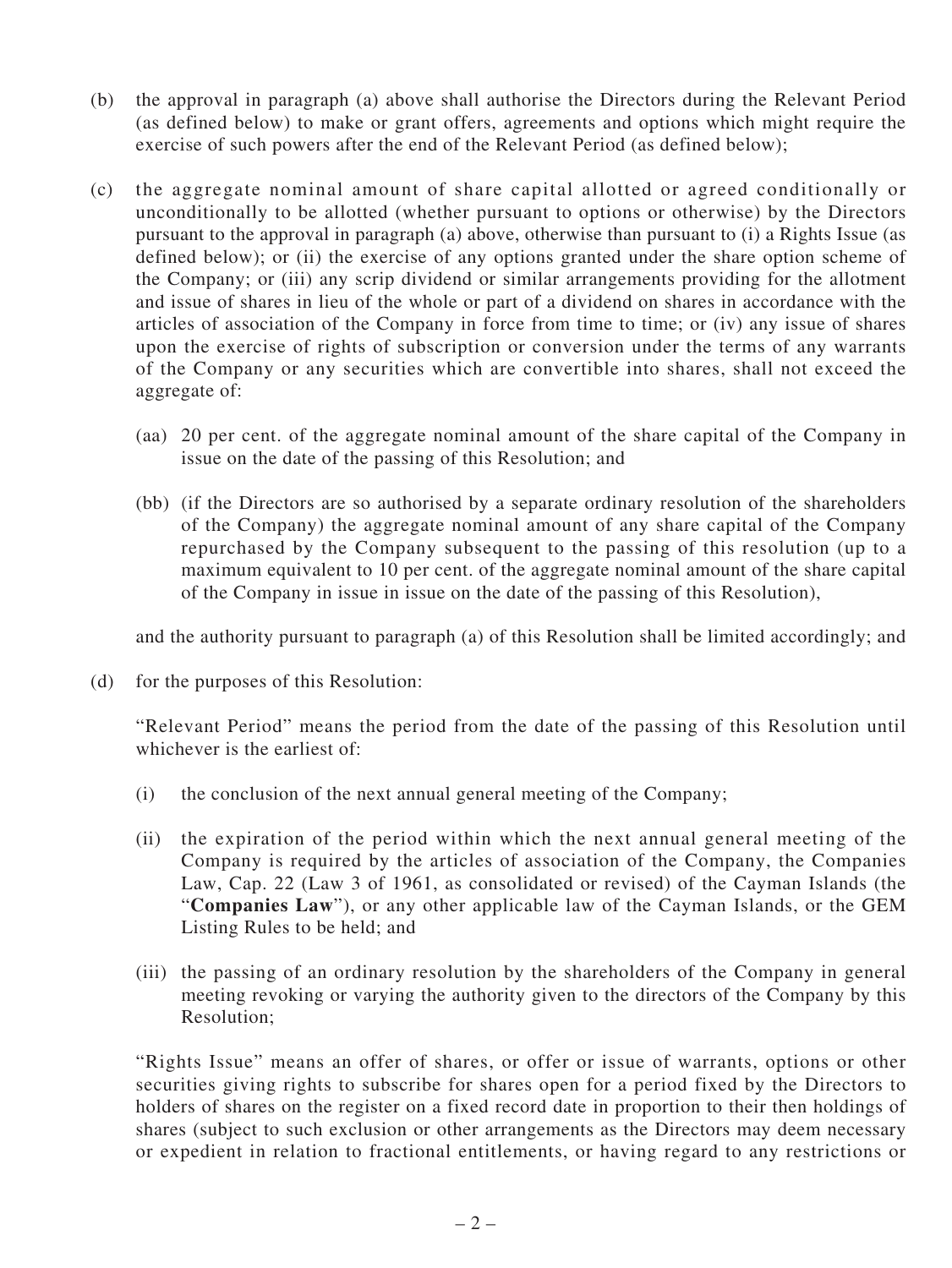obligations under the laws of, or the requirements of, or the expense or delay which may be involved in determining the existence or extent of any restrictions or obligations under the laws of, or the requirements of, any jurisdiction outside Hong Kong or any recognised regulatory body or any stock exchange outside Hong Kong)."

## 6. "**THAT**:

- (a) the exercise by the Directors during the Relevant Period of all powers of the Company to purchase the shares on the Stock Exchange or any other stock exchange on which the shares may be listed and recognised by the Securities and Futures Commission and the Stock Exchange for such purpose, and otherwise in accordance with the rules and regulations of the Securities and Futures Commission, the Stock Exchange, the Companies Law and all other applicable laws in this regard, be and the same is hereby generally and unconditionally approved;
- (b) the aggregate nominal amount of shares which may be purchased by the Company pursuant to the approval in paragraph (a) during the Relevant Period (as defined below) shall not exceed 10 per cent. of the aggregate nominal amount of the issued share capital of the Company as at the date of the passing of this Resolution and the authority pursuant to paragraph (a) of this Resolution shall be limited accordingly; and
- (c) for the purposes of this Resolution, "Relevant Period" means the period from the date of the passing of this Resolution until whichever is the earliest of:
	- (i) the conclusion of the next annual general meeting of the Company;
	- (ii) the expiration of the period within which the next annual general meeting of the Company is required by the articles of association of the Company, the Companies Law, any other applicable law of the Cayman Islands or the GEM Listing Rules to be held; and
	- (iii) the passing of an ordinary resolution by the shareholders of the Company in general meeting revoking or varying the authority given to the directors of the Company by this Resolution."
- 7. "**THAT** the Directors be and are hereby authorised to exercise the authority referred to in paragraph (a) of Resolution no. 5 above in respect of the share capital of the Company referred to in subparagraph (bb) of paragraph (c) of such Resolution."
- 8. "**THAT** subject to and conditional upon the granting by the Listing Committee of the Stock Exchange of, the listing of and permission to deal in, the shares to be issued pursuant to the exercise of options granted under the refreshed scheme mandate limit (the "**Scheme Mandate Limit**") under the share option scheme adopted by written resolution of the Company on 21 May 2002 in the manner as set out in paragraph (a) of this Resolution below,
	- (a) the refreshment of the Scheme Mandate Limit of up to 10% of the shares of the Company in issue as at the date of passing of this Resolution be and is hereby approved; and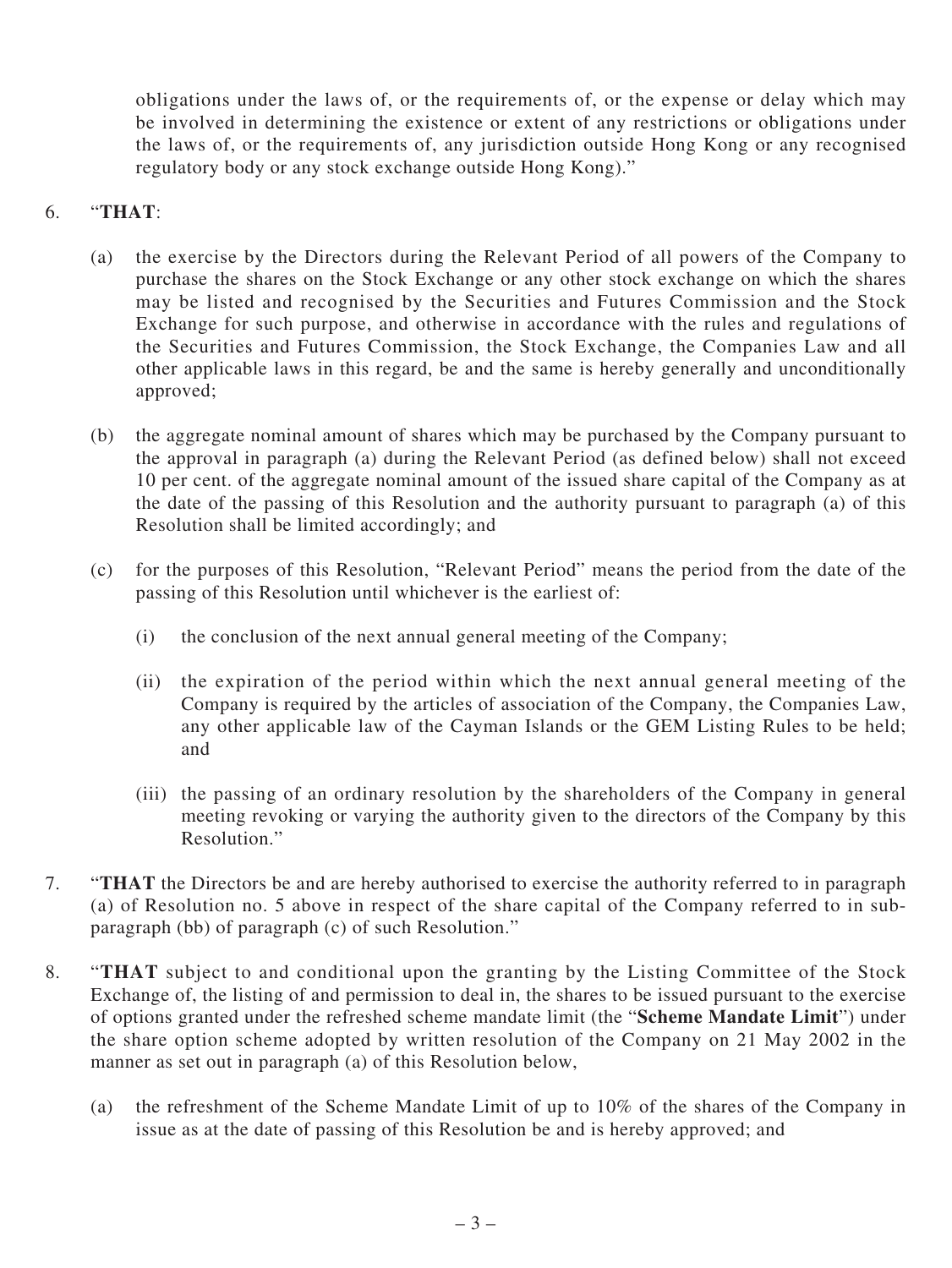(b) the Directors be and are hereby authorised do all such acts and things and execute all such documents, including under seal where applicable, as they consider necessary or expedient to give effect to the foregoing arrangement."

> By order of the Board of **Richfield Group Holdings Limited Pong Wai San, Wilson** *Executive Director*

Hong Kong, 30 June 2008

Hutchins Drive Unit 1209, 12/F. P.O. Box 2681 Silvercord Tower 2 Grand Cayman KY1-1111 30 Canton Road Cayman Islands Tsim Sha Tsui

*Registered office: Head office and principal place of* Cricket Square *business in Hong Kong:* Hong Kong

#### *Notes:*

- 1. A member entitled to attend and vote at the annual general meeting convened by the above notice is entitled to appoint one or more proxy to attend and, subject to the provisions of the articles of association of the Company, to vote on his behalf. A proxy need not be a member of the Company but must be present in person at the annual general meeting to represent the member. If more than one proxy is so appointed, the appointment shall specify the number and class of shares in respect of which each such proxy is so appointed.
- 2. In order to be valid, the form of proxy must be deposited together with a power of attorney or other authority, if any, under which it is signed or a notarially certified copy of that power or authority, at the offices of the Company's branch share registrar and transfer office in Hong Kong, Tricor Tengis Limited at 26th Floor, Tesbury Centre, 28 Queen's Road East, Wanchai, Hong Kong not less than 48 hours before the time for holding the meeting or adjourned meeting. Completion and return of a form of proxy will not preclude a shareholder of the Company from attending in person and voting at the annual general meeting or any adjournment thereof, should he so wish.
- 3. The Register of Members of the Company will be closed from Wednesday, 30 July 2008 to Monday, 4 August 2008, both days inclusive, during which period no transfers of shares shall be effected. In order to qualify for the final dividend for the year ended 31 March 2008 and to attend the forthcoming annual general meeting, all transfers of shares, accompanied by the relevant share certificates and transfer forms, must be lodged with the Company's Hong Kong branch share registrar, Tricor Tengis Limited at 26th Floor, Tesbury Centre, 28 Queen's Road East, Wanchai, Hong Kong for registration not later than 4:30 p.m. on Tuesday, 29 July 2008.
- 4. In relation to proposed Resolutions nos. 5 and 7 above, approval is being sought from the shareholders for the grant to the Directors of a general mandate to authorise the allotment and issue of shares of the Company under the GEM Listing Rules. The Directors have no immediate plans to issue any new shares of the Company other than shares which may fall to be issued under the share option scheme of the Company or any scrip dividend scheme which may be approved by shareholders.
- 5. In relation to proposed Resolution no. 6 above, the Directors wish to state that they will exercise the powers conferred thereby to repurchase shares in circumstances which they deem appropriate for the benefit of the shareholders of the Company. An explanatory statement containing the information necessary to enable the shareholders to make an informed decision to vote on the proposed resolution as required by the GEM Listing Rules is set out in Appendix I to the circular.